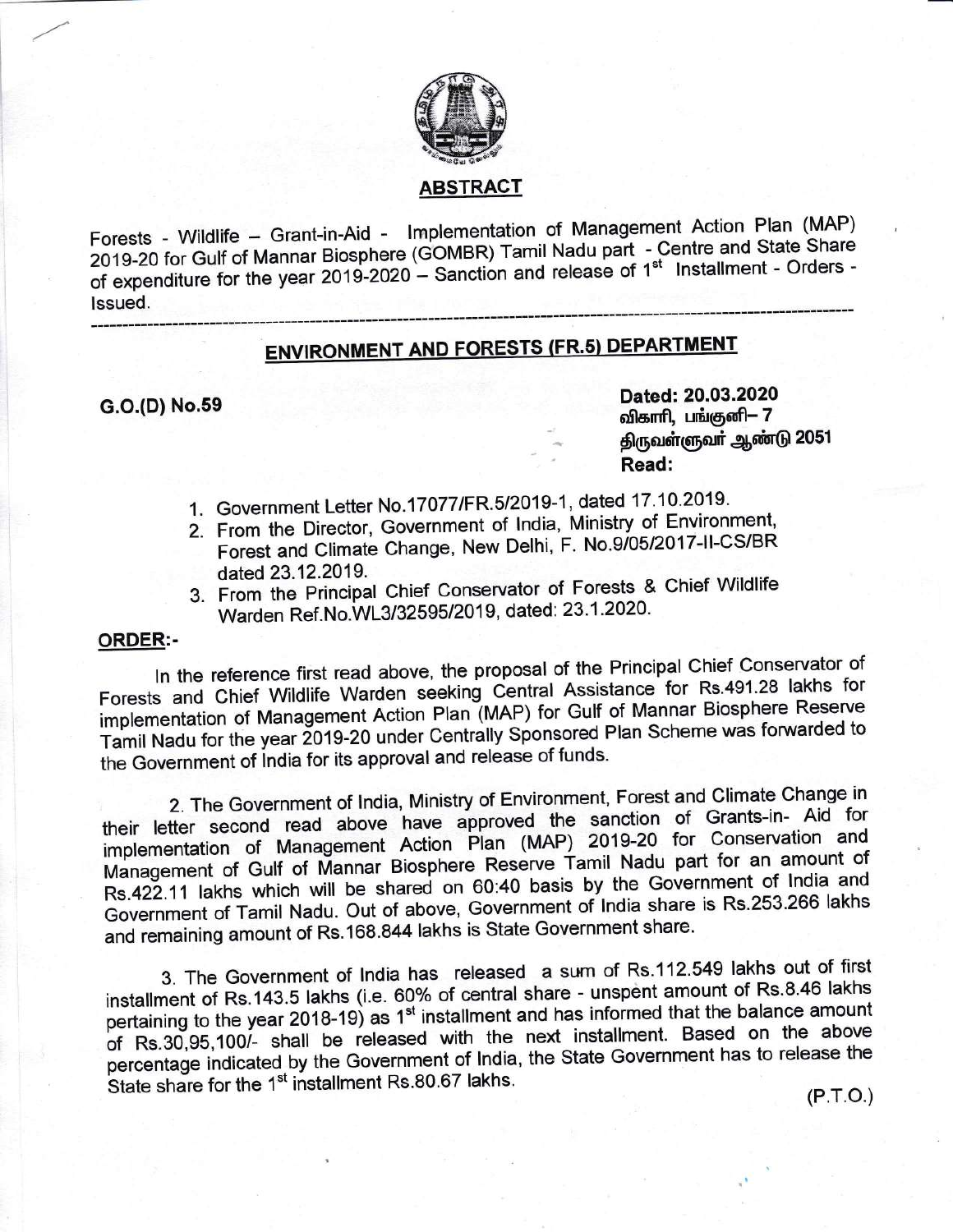4. ln the letter third read above, the Principal Chief Conservator of Forests and Chief Wildlife Warden has now requested to sanction and release a sum of Rs.201.679 lakhs (Central share Rs.112.549 lakhs + unspent amount of Rs.8.46 lakhs pertaining to the year 2018-19 + State share 80.67 Iakhs) as first installment for implementation of Management Action Plan for Gulf of Mannar Biosphere Reserve during the year 2019-20.

5. The Government after careful consideration accord administrative sanction for a sum of Rs.422.11lakhs (Rupees Four Crores twenty two lakhs and eleven thousand only) and release a sum of Rs.110.48 lakhs in 2019-2020 and the remaining amount of Rs.77.099 lakh will be provided in the next financial year i.e., 2020-20201 (Central share of Rs. 112.549 lakhs + State share of Rs. 75.03 lakhs) as first installment for implementation of Management Action Plan for Gulf of Mannar Biosphere Reserve during 2O1g-20 in Tamil Nadu.

6. The expenditure sanctioned in para 5 above shall be debited to the following heads of account:-

> 4406 - Capital Outlay on Forestry and Wild Life - 01 Forestry -101Forest Conservation Development and Regeneration -Schemes shared between State and Centre - UC Scheme of Establishment of Gulf of Mannar Biosphere Reserve - 416 Major works

'(IFHRMS D.P. Code No. 4406- 01- 101-UC 41601)" "(Old D.P. Code No. 4406- 01- 101-VC -1600)"

7. Necessary funds for the expenditure sanctioned in para 5 above has been provided in the Revised Estimates 2019-20.

8. The Principal Chief Conservator of Forests and Chief Wildlife Warden is authorized to incur the above expenditure. The Principal Chief Conservator of Forests and Chief Wildlife Warden shall ensure that the expenditure on the works / activities does not exceed the sanctioned amount and to send the Utilization Certificate to Government of India in time. The works, terms and conditions indicated by the Government of lndia in the reference second read above are to be scrupulously and stricfly adhered to.

9. This order issues with the concurrence of Finance and Planning Development and Special lnitiatives Departments its U.O. No.11951/Finance (AHD&F) bepartment Dated: 17.03.2020.

(BY ORDER OF THE GOVERNOR)

# SHAMBHU KALLOLIKAR PRINCIPAL SEGRETARY TO GOVERNMENT

To

The Principal Chief Conservator of Forests, (HoD), Chennai-15 The Principal Chief Conservator of Forests and Chief Wildlife Warden, Chennai -15

 $\overline{a}$